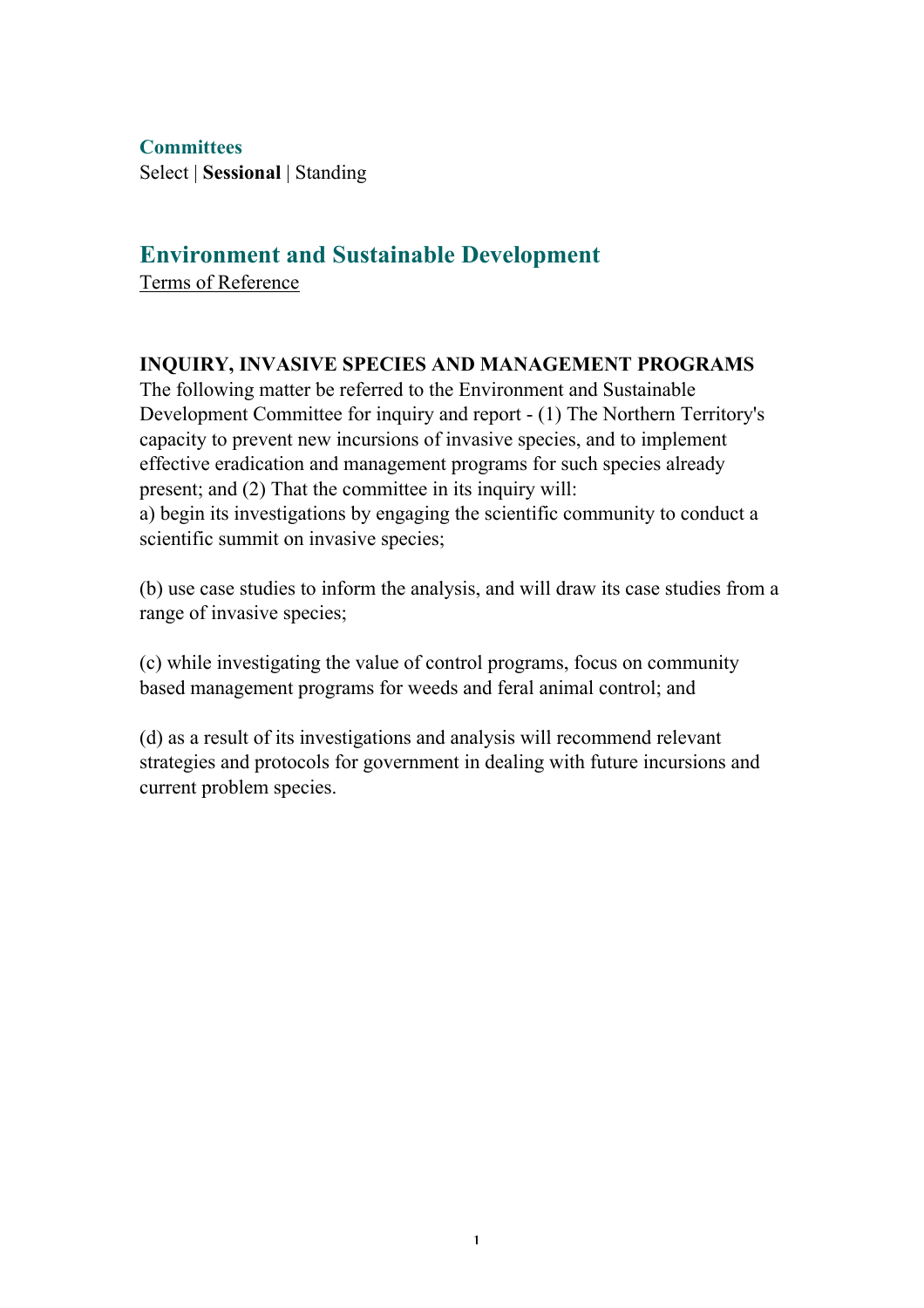**A Proactive Approach to Reducing Accidental and Intentional Introductions of Ornamental Fish Species into Natural Waters of the Northern Territory: A Case for Control through Minor Legislative Changes and a Public Education Program.**

Dave Wilson National President ANGFA Inc. PO Box 756 Howard Springs NT 0835

Scoot Andresen Pet Industry of Association Australia NT Coordinator PO Box 3029 Alice Springs NT 0871

# **Summary**

This document is intended to outline what the Community and the Aquarium Traders can do toward reducing the risks of the introduction unwanted ornamental species. It gives an alternative view to Fisheries Administrators tendencies to ban everything on the grounds that is the safest thing to do for environmental protection. It gives reasons why prohibition is not safe practice among the fish keeping community. It may also be against the principles of the Constitution to have free trade in other states of all the allowable fish species but not the NT.

It outlines the popularity of keeping ornamental fish, the reason why people keep ornamental fish and the possible implication of banning more species in the NT than are banned at a federal level.

The report outlines simple legislative changes that will help protect the natural waterways of the NT by increasing public awareness and giving the public a set of guidelines to reduce the risks of accidental introductions of fish and fish disease to natural water ways while still allowing them to have all the species approved by the federal government.

An important consideration is that 64% of Australians have pets. After cats and dogs fish are the most popular. Thirty percent of all pets are fish. If Fisheries Administrators continue to ban fish species that are allowable imports under federal legislation then there is likely to be some sort of protest.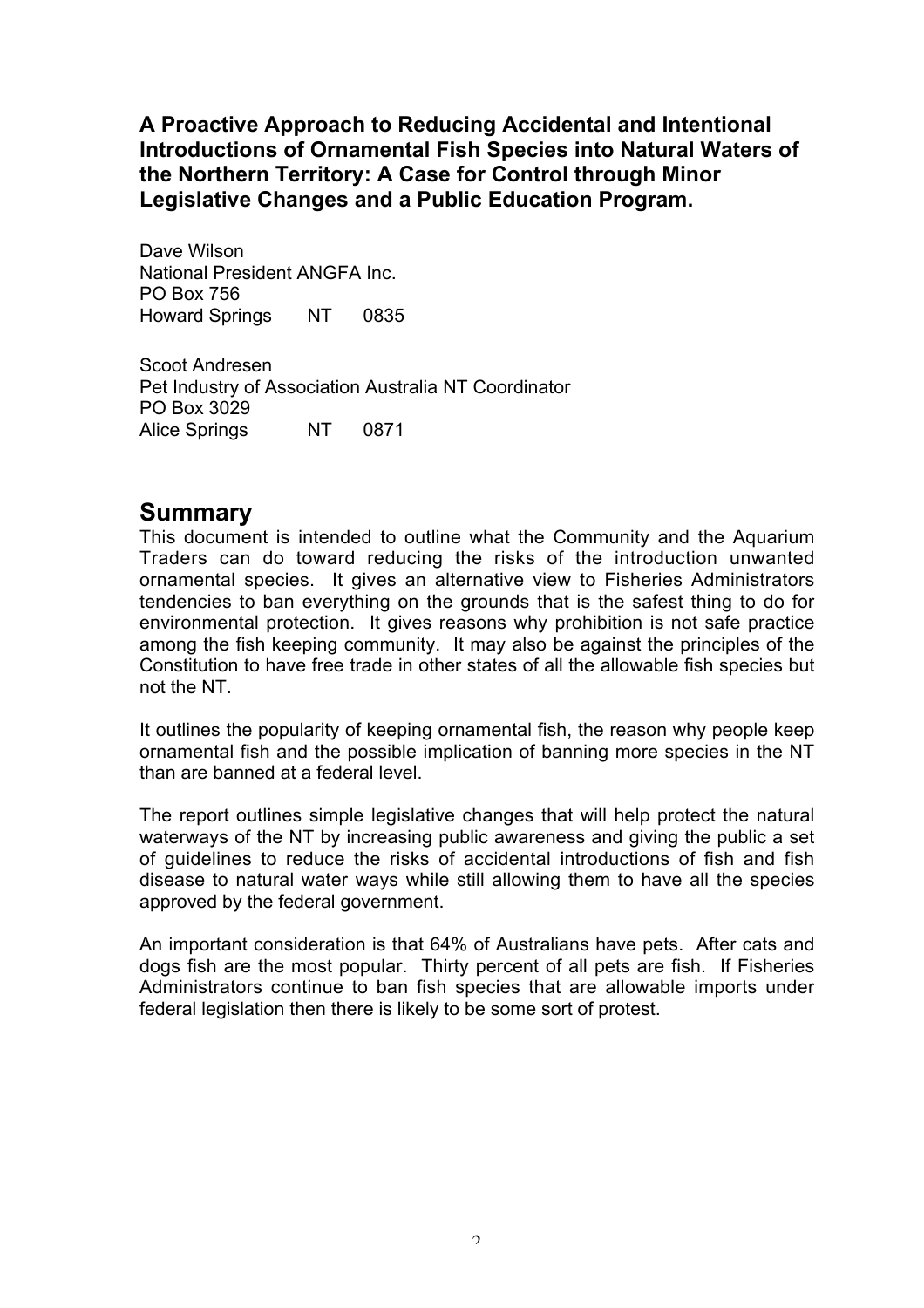#### **Key points to consider**

- The keeping of ornamental fish has a history that goes back some 4000 years (See 3d for detail)
- The popularity of keeping fish is increasing. (See 3e, 4a & 4b for detail)
- Parts of the current legislation supposed to regulate the comercial trade are illogical and un-enforceable (See 2, 4h,4i, 4m & 4o for detail)
- Abitrary banning of species available elswhere will not stop their importation into the NT. (See 2, 4h, 4p & 5 for detail)
- Many aquarium keepers are currently largely unaware of the potential risks associated with improper management of exotic species. This is dispite an inherant respect for the natural aquatic environment (See 4h, 4i, 4j, 4m, 4n & 4o for detail)
- Some simple legislative changes, in conjunction with an education program, will provide far more environmental protection than the current Fisheries approach simply banning species. (See 4j, 4m, 4n, 4o & 5 for detail)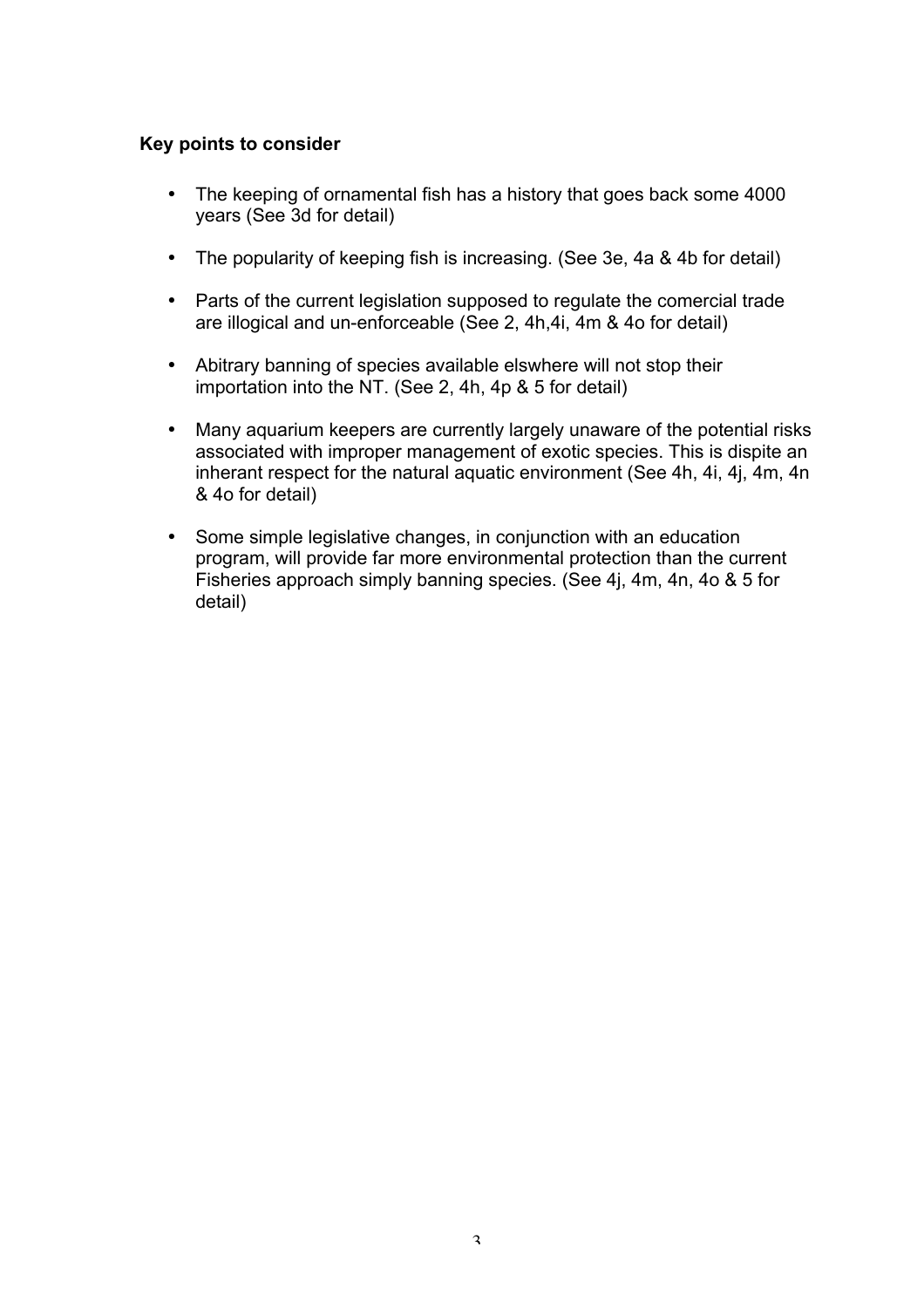# **Contents**

## **1. Issue**

## **2. Introduction**

## **3. Background**

- 3 a. Adverse Impacts of introduced Exotic Ornamental Fish
- 3 b. Protection of the Northern Territory Aquatic Environment
- 3 c. The Philosophy of Keeping Fish
- 3 d. The History of Keeping fish
- 3 e. Aquariums in recent times

## **4. Discussion**

- 4 a. Increasing Popularity of Aquariums, Ponds and Water Features
- 4 b. Promotion and Availability of Ornamental Fish
- 4 c. Exotic Freshwater Fish Species Known to have Established in Australia<br>4 d Adverse Ecological Impacts
- Adverse Ecological Impacts
- 4 e. Incursions of Diseases attributed to Ornamental Fish
- 4 f. Exotic Ornamental Fish Species Known to have Established in the Northern Territory
- 4 g. Factors Increasing Likelihood of Establishment of Exotic Ornamental Species
- 4 h. Pathways for Establishment of Exotic ornamental Fish in the Northern **Territory**
- 4 i. NT Legislation Definition of Aquarium
- 4 j. Quarantine and Risks of Disease Incursion: Aquaria Versus Ponds
- 4 k. Current Federal Legislation
- 4 l. The EPBC Act and current assessment system
- 4 m. Current NT Legislation
- 4 n. Proposed Education for Exotic Ornamental Fish Species
- 4 o. Unwanted Fish
- 4 p. Consequence of Banning Ornamental Fish Species
- **5. Conclusion**
- **6. Recommendations**
- **7. References**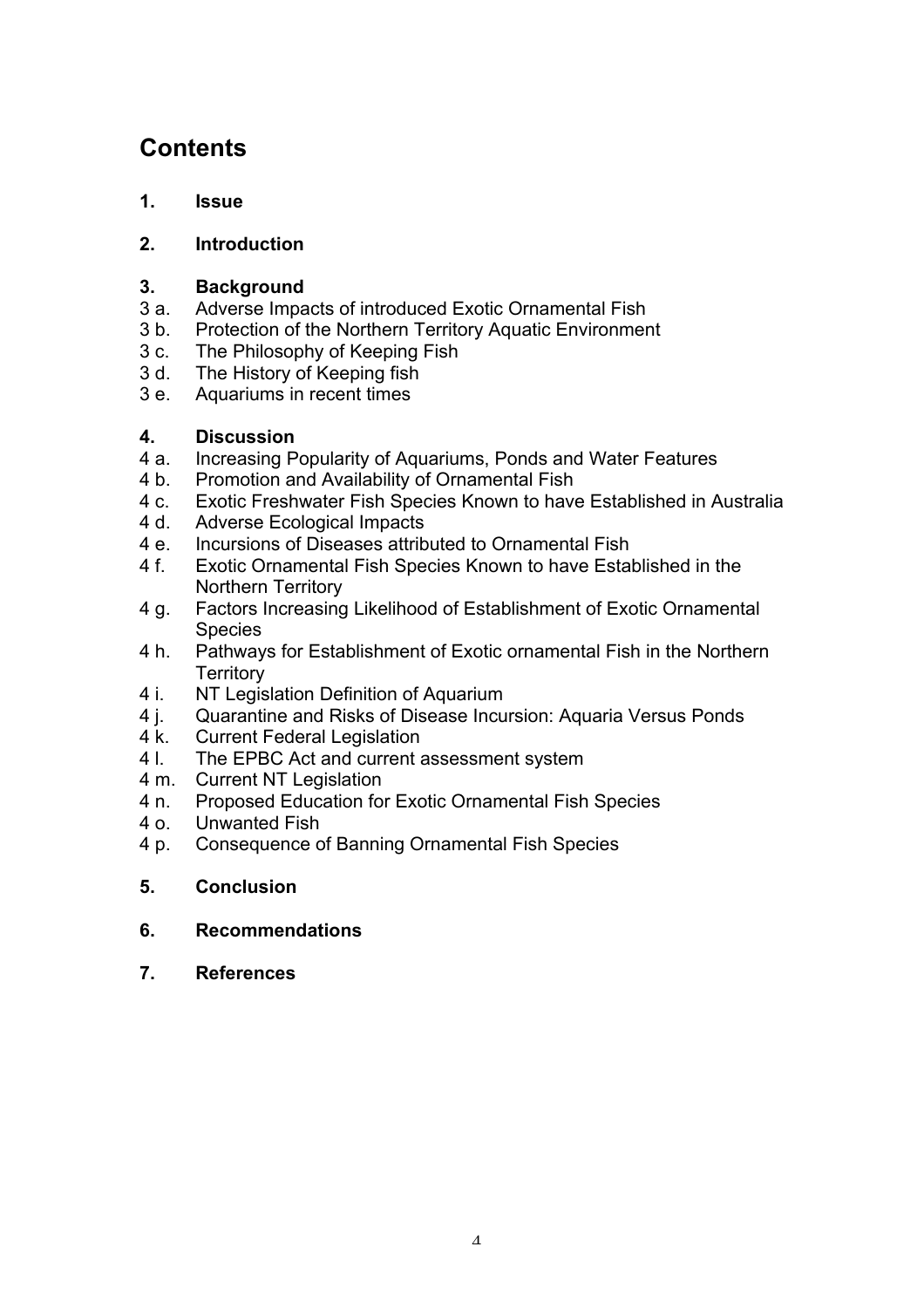# **1. Issue**

**A Proactive Approach to Reducing Accidental and Intentional Introductions of Ornamental Fish Species into Natural Waters of the Northern Territory: A Case for Control through Minor Legislative Changes and a Public Education Program.**

# **2. Introduction**

The Aquarium Industry relies on new and interesting fishes to keep the interest of fish collectors and to increase trade. Due to the retrictions imposed upon the aquarium industry in the Northern Territory, the range of aquarium species commercially available is limited. Accordingly, Territorians travel interstate to acquire their aquarium fish to bring him to the Territory, and consequently and unwittingly break the law.

Aquarium keepers seek new species regularly and the aquarium industry attempts to provide new and interesting species. The Department responsible for ornamental fish has not let any new species into the NT trade even though at least six species have been approved on a National level for inclusion on the allowable ornamental list. This submission is an attempt to provide mechanisms that allow all the new nationally approved aquarium species to be used in the NT, with minimum risks to the environment from so-called invasive species from the aquarium trade.

The NT Fisheries Department has a policy that excludes most of the aquarium fish species in circulation in Australia. The NT list of species is even less than the allowable list for export into Australia under the provisions of the EPBC Act.

This document presents a case for a review of current policies regarding the control of ornamental fish being introduced into the Northern Territory to protect the aquatic environments of the Territory from the adverse impacts of exotic aquarium species. Recommendations are made for simple changes to the legislation, and a case is made for the implementation of a public education program relating to the dangers of exotic introduced fish species. The education program has the requirement for the private aquarist to have knowledge of the dangers of escaped ornamental fish, their diseases and management of potential disease in contaminated waters under their control. A successful education program will result in a much reduced risk of introduction of ornamental fish into natural waters, ownership of healthier fish and a more knowledgable aquarium operator.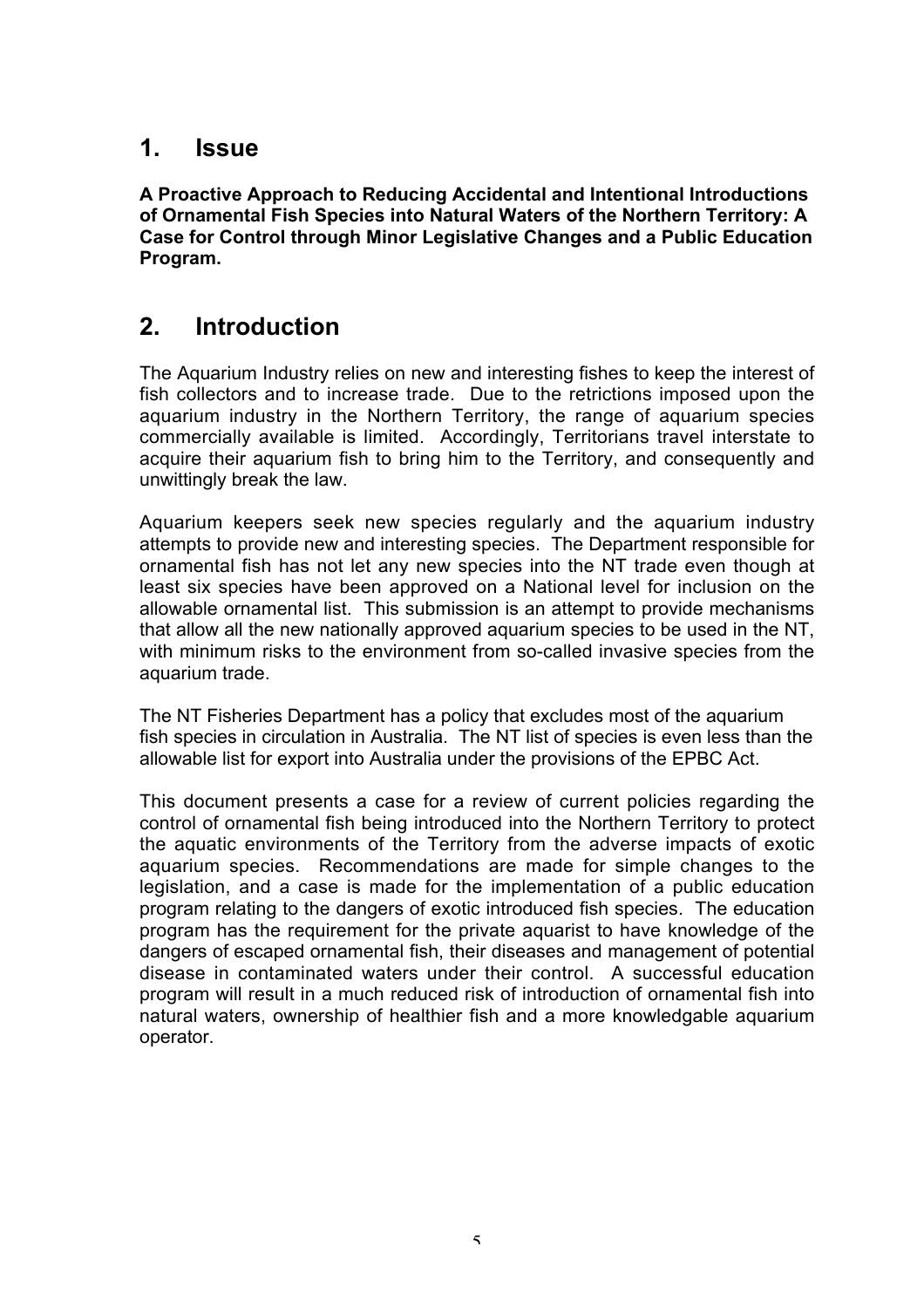# **3. Background**

## **3 a. Adverse Impacts of introduced Exotic Ornamental Fish**

The intentional or unintentional release and subsequent establishment of exotic ornamental fish species in natural waterways has had major adverse impacts on aquatic environments in Australia and elsewhere. Numerous examples exist of exotic fish causing serious, and in some cases, irreversible damage to aquatic ecosystems.

Adverse impacts of exotic ornamental fish may be divided into two categories,

- (1) ecological disruption; and
- (2) incursions of disease.

Numerous examples exist of ecological disruption associated with the establishment of exotic species of fish in new locations. Bomford and Glover (2004), and Humphrey (1995) identified at least 88 diseases, pathogens and parasites, many of them serious and capable of causing severe disease, which had been spread internationally due to the translocation of living fish. Other adverse impacts include habitat disruption through introduced fish digging in the substrate and silting the natural waters causing aquatic vegetation to die off from light disruption. Invaders can overwhelm locals by occupying their space and competing for available food resources.

#### **3 b. Protection of the Northern Territory Aquatic Environment**

The Northern Territory has major social, economic and scientific interests in maintaining its high profile, unspoilt natural environment and image. Tourism is to a large part dependent on the promotion of the Territory's pristine environment and relies heavily on promoting the flora and fauna associated with aquatic ecosystems in particular. Fisheries and aquaculture depend on healthy natural aquatic environments. The Territory is fortunate that it has a well managed, sustainable commercial and recreational fishery and an environment where aquaculture can proceed in the absence of many serious diseases that limit or preclude aquaculture elsewhere. The scientific importance of Territory aquatic ecosystems is paramount, with new species of fish and invertebrates being described, local strains of fish and invertebrates being used for aquaculture and with the potential of bio-harvesting of unique Territory species.

#### **3 c. The Philosophy of Keeping Fish**

The keeping and exhibiting of fish in aquaria is an attempt by people to satisfy curiosity of what is hidden beneath the ocean, freshwater lakes and rivers. Stephen Spotte compares the exhibiting of fish in a public aquarium to staging a play giving the illusion of reality carefully staged so the audience concentrates on the subjects and not the background (Spotte 1992). Private aquariums are kept for entertainment, the beauty of a living picture and for educational purposes. Fish are mostly regarded as display animals with the occasional fish with character and the appearance of recognising its keeper being thought of as a pet.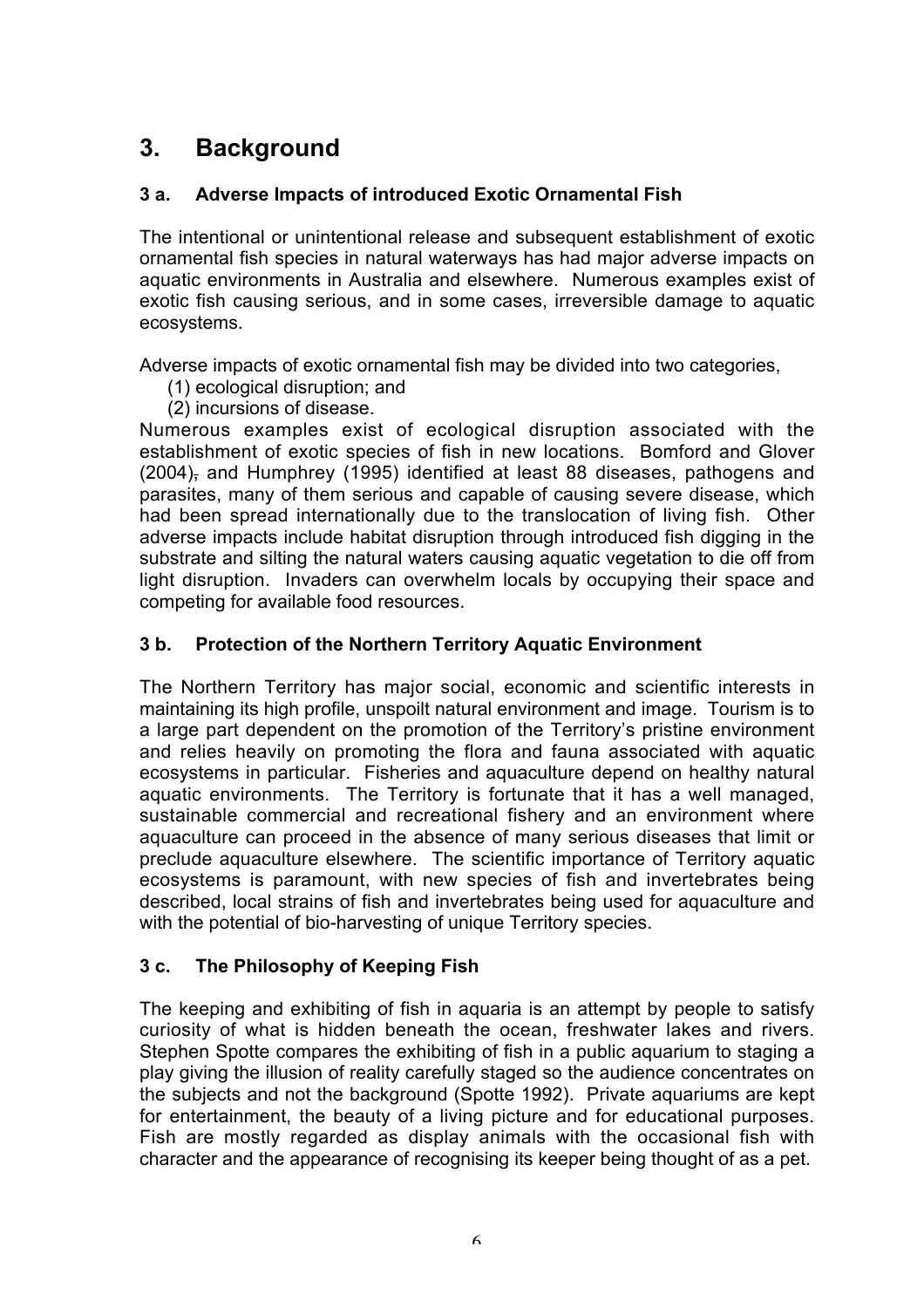Aquaria are used to teach young people responsibility with regard to the parents making sure the young person performs the routine tasks involved. Aquaria are used for entertainment and education. One large planted aquarium at the Territory Wildlife Park was regularly used to demonstrate photosynthesis to students from visiting schools. The growing submerged aquatic vegetation was giving off oxygen bubbles from the surface of the leaves thus giving a visual display of photosynthesis in action.

#### **3 d. The History of Keeping fish**

The goldfish bowl was seen in Europe from as early as the  $17<sup>th</sup>$  Century. It is said to have come from China where the keeping of fish for food and ornamental purposes has a history that can be traced back to 2000 BC. At about 1950 the development of the modern aquarium started in England and Europe with metal framed glass aquarium with a slate bottom heated by a small gas flame (Horst & Kippar 1986).

#### **3 e. Aquariums in recent times**

The aquarium hobby today is big business in populated areas where man has altered the landscape producing food, clothing and shelter for man's everincreasing numbers. It would appear that people in these big cities require contact with things natural by producing gardens and putting plants and animals around them under their care. An aquarium can be a little glass bowl with some plastic fluorescent ornaments and one or more fish up to a living coral reef with an attached plant room that houses sophisticated equipment to maintain physical and biochemical conditions close to that of an outer part of a barrier reef.

A survey conducted by the Pet Industry Association of Australia (PIAA) has indicated that 64% of Australians have pets, 30% of all pets are fish and 16% (about 1 in 6) of Australian households have one or more aquaria. Enthusiastic hobbyists have rooms dedicated to keeping and breeding the fishes they want to keep. Part of this hobby is the forming of clubs, study groups, associations and societies where fish are swapped and traded among members. It has been estimated by the Aquarium Industry for Alex McNee of the Bureau of Rural Sciences that there were more than 1180 species of aquarium and ornamental pond fishes moving around the country by various means in 2002. Of these, 481 had been assessed and approved for use in the trade.

The small, most common aquarium fish, such as guppies, have been sold to people in the Top End of the NT to put in their pond for mosquito control. There are even some people who believe that guppies are native species. Most garden ponds that are seen here in peoples' yards have guppies (observations by Dave Wilson). In more recent times, the members of NT Frogwatch have been promoting local endemic fish, the Delicate Blue-eye *Pseudomugil tenellus*, as a more benign species for mosquito control in ponds than Guppies (www.frogwatch.org.au).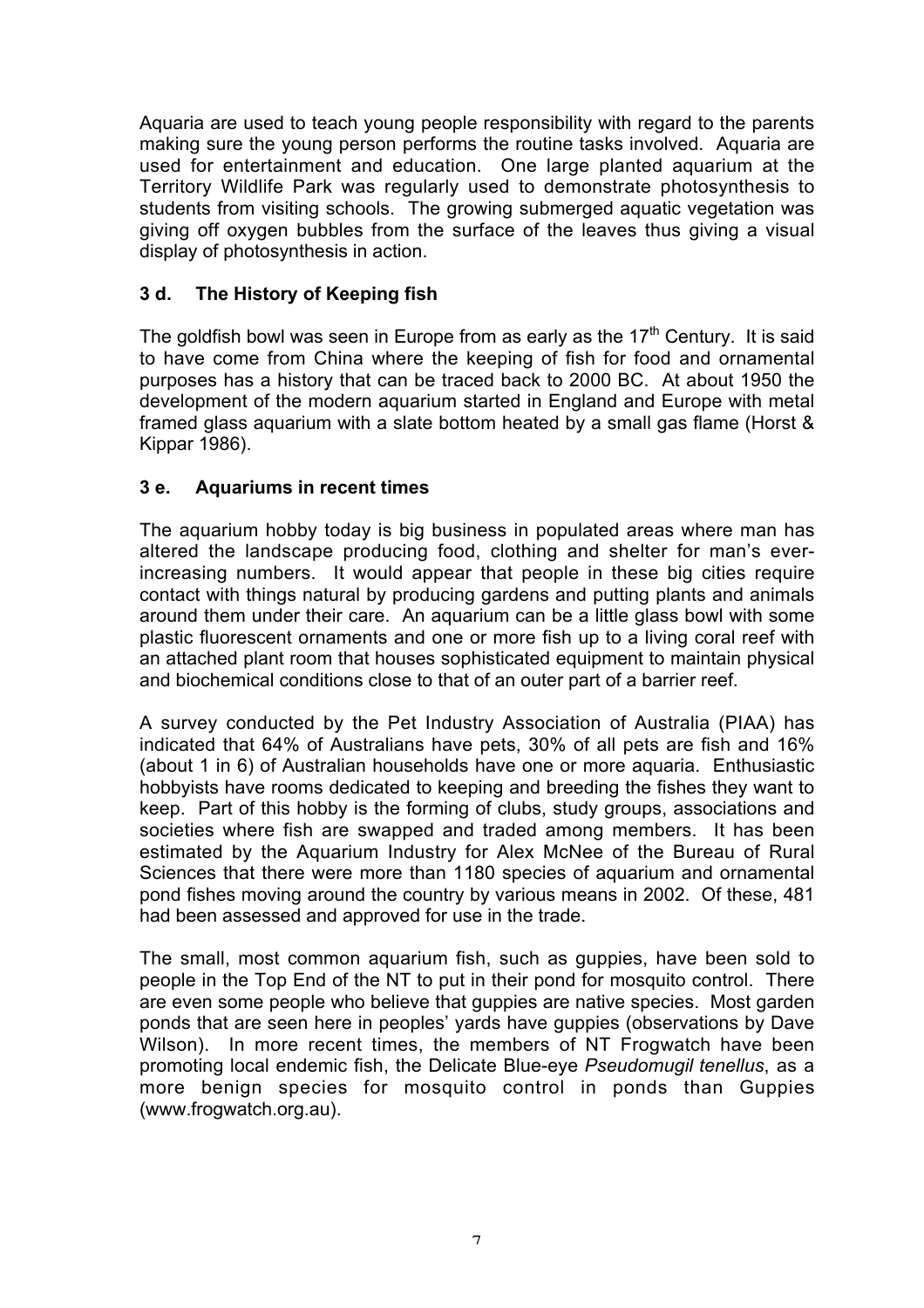# **4. Discussion**

## **4 a. Increasing Popularity of Aquariums, Ponds and Water Features**

Aquariums, water features and ponds are becoming increasingly more popular every year as demonstrated by the opening of another very large pet shop on 30 November 2005 here in the Top End. They are popularised by television shows, local nurseries, pet shops, glossy magazines and the internet. Humans have a history of putting aquatic organisms in tanks that dates from the first record 2000 years BC (Horst & Kipper). There is still a basic urge in all to manipulate their close surroundings to produce suitable habitats. We bring plants and animals that we like into and around the place we live. A garden, lawn, a dog, a cat, some chooks, a pet parrot, an aquarium and a fish pond.

## **4 b. Promotion and Availability of Ornamental Fish**

Ornamental pond and aquarium subjects are freely available and promoted by glossy magazines, the internet, specialty shops, through clubs and societies. There is a constant movement of ornamental fishes around the world, throughout Australia and into and out of the NT, not necessarily authorised by permit and definitely more species than those listed under S.303EB of the EPBC Act. Regardless of what legislation or regulations are put in place the trade continues with species that are in demand by enthusiasts and collectors.

The aquarium trade relies on a continuing supply of fresh new animals. These are required to keep the interest of customers in the ornamental fish industry to, in turn, encourage customers to continue purchasing regularly. The success of the trade relies on this. The ornamental aquatic trade is similar to the fashion industry, with various new products becoming popular, thus generating more interest in new purchases. Sometimes organisms that have been produced in large numbers lose their popularity and are not saleable. This is the practical nature of the business that industry has invested in. Any proposed management and or regulatory regime has to be based on this fundamental principle, otherwise it will fail. (Iain Smith, NT Seafood Council)

#### **4 c. Exotic Freshwater Fish Species Known to have Established in Australia**

From: http://www.fishbase.org

| <b>Species Name</b>                         | <b>Common Name</b>                                |
|---------------------------------------------|---------------------------------------------------|
| Archocentrus nigrofasciatus Convict cichlid |                                                   |
| Carassius auratus auratus                   | Goldfish                                          |
| Cichlasoma octofasciatum                    | Jack Dempsey                                      |
| Cyprinus carpio carpio                      | Common carp (Not an ornamental)                   |
| Gambusia affinis                            | Mosquitofish or Plague Minnow (Not an ornamental) |
| Gambusia dominicensis                       | Dominican gambusia (Not an ornamental)            |
| Gambusia holbrooki                          | Eastern mosquitofish (Not an ornamental)          |
| Hemichromis bimaculatus                     | Jewelfish or Jewel Cichlid                        |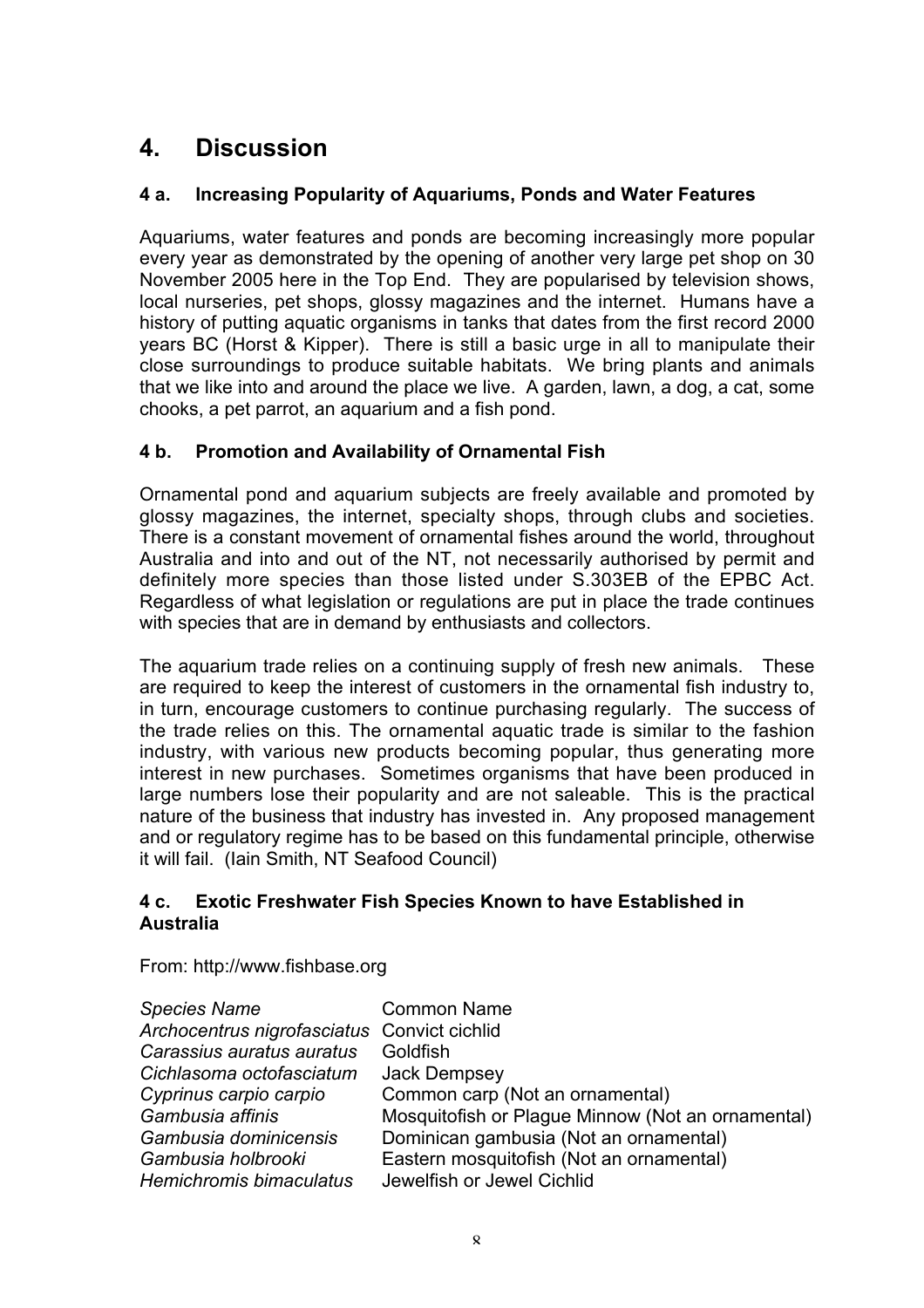| Jordanella floridae               | Flagfish                                |
|-----------------------------------|-----------------------------------------|
| Misgurnus anguillicaudatus        | Oriental weatherfish                    |
| Oncorhynchus mykiss               | Rainbow trout (Not an ornamental)       |
| Oncorhynchus tshawytscha          | Chinook salmon (Not an ornamental)      |
| Oreochromis mossambicus           | Mozambique tilapia                      |
| Perca fluviatilis                 | European perch (Not an ornamental)      |
| <b>Phalloceros caudimaculatus</b> | Dusky millions fish (Not an ornamental) |
| Poecilia latipinna                | Sailfin molly                           |
| Poecilia reticulata               | Guppy                                   |
| <b>Puntius conchonius</b>         | Rosy barb                               |
| Puntius tetrazona                 | Sumatra barb                            |
| <b>Rutilus rutilus</b>            | Roach (Not an ornamental)               |
| Salmo salar                       | Atlantic salmon (Not an ornamental)     |
| Salmo trutta fario                | Brown trout (Not an ornamental)         |
| Salmo trutta trutta               | Sea trout (Not an ornamental)           |
| Salvelinus fontinalis             | Brook trout (Not an ornamental)         |
| Tilapia mariae                    | Spotted tilapia                         |
| Tinca tinca                       | Tench (Not an ornamental)               |
| Tridentiger trigonocephalus       | Chameleon goby                          |
| Xiphophorus hellerii              | Green swordtail                         |
| Xiphophorus maculatus             | Southern platyfish                      |

The *Tanichthys albonubes* or White Cloud Mountain Minnow has been reported by ANGFA members to be in a couple of natural locations in NSW (Pers. com. Mark Abell, ANGFA, NSW)

#### **4 d. Adverse Ecological Impacts of Undesirable Exotic Species**

Undesirable exotic species displace native species by out-competing for food and aggressive behaviour chasing them from their usual habitat. Trout have been implicated in the disappearance of Galaxia from many locations. Other exotics disrupt aquatic environment by digging or other substrate disturbances that cause silting, killing aquatic plants and changing the habitat to the detriment of native aquatic life. European Carp have been responsible for digging the bottom of most places they reside, silting the water, killing the aquatic vegetation and removing habitat for small forage fishes and invertebrates. Gambusia overtake by sheer numbers and replace the small forage fishes of the area they inhabit. They nip fins and nibble the tails and eyes from tadpoles. They have been implicated in the decline of the frog species where they have colonised. Goldfish and Gouramis have carried disease that have been passed onto native species.

#### **4 e. Incursions of Diseases attributed to Ornamental Fish**

Whether or not diseases and parasites which occur in wild or non-captive fish populations were derived from imported ornamental fish is difficult to prove, as it generally impossible to identify the original source of the disease or parasite. Nevertheless, several serious diseases are known to have established in Australian native species as a direct consequence of spread from imported ornamental fish, and based on the unlikely occurrence of co-evolution of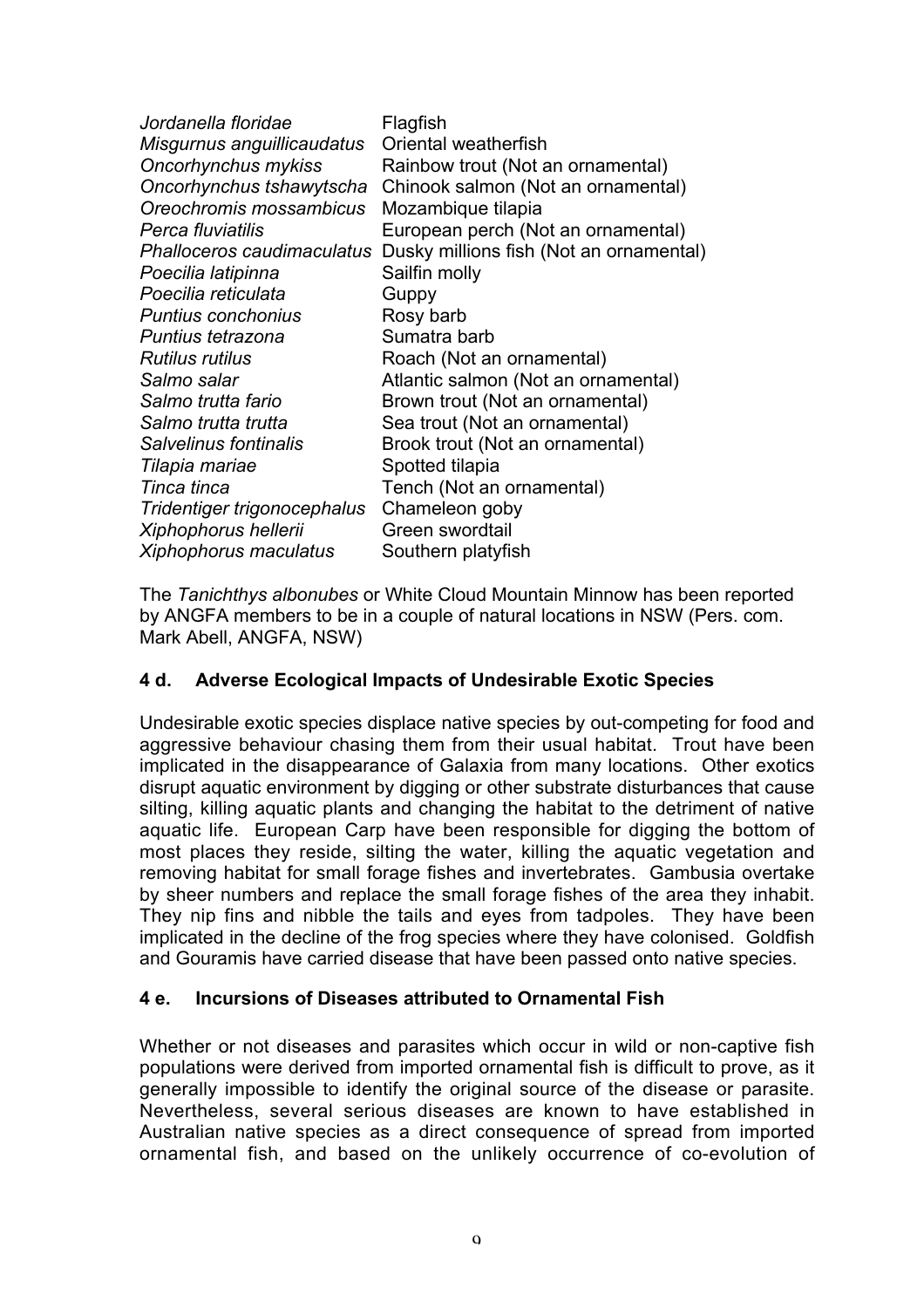morphologically identical parasites, it can readily be inferred that a range of parasites now established in native fish were derived from imported fish.

Humphrey (1995) recorded that a plethora of pathogens and parasites of fish had been spread internationally by the uncontrolled movement of fish including ornamental fish, many of which had established in their new environment and in many cases causing disease. This author identified at least 19 pathogens and parasites in ornamental fish imported into Australia. Further, Chong and Whittington (2005) identified at least 20 different pathogens and parasites, some unidentified, recorded in imported ornamental fish in quarantine in Australia.

It is the firm opinion of Humphrey (personal communication) that, given all batches of imported ornamental fish are not tested, that only fish suffering disease are investigated in Quarantine, and given the known propensity of fish to carry pathogens or parasites in a latent or asymptomatic form, it is impossible to avoid the passage through quarantine of a high number of potentially pathogenic micro-organisms and parasites.

Aeromonas salmonicida is a serious bacterial pathogen affecting of a wide range of fish species and causing a range of diseases including furunculosis of salmonid fish, septicaemia, erythrodermatitis and ulcerative syndromes. Humphrey and Ashburner (1993) described its introduction in imported goldfish, its subsequent spread throughout Australia, its eventual occurrence in feral populations of goldfish as a result of the use of live goldfish as bait and the disposal of unwanted goldfish into waterways and its occurrence as an ulcerating disease of non-captive silver perch Bidyanus bidyanus.

Despite the recognition of a serious lethal viral infection of imported gouramis (gourami iridovirus) over many years, little attempt was made to restrict the importation or release of infected fish from quarantine (Humphrey – personal communication). Recently, Chong and Whittington (1995) using molecular characterisation of a virus isolated from a lethal disease of Murray cod (*Maccullochella peeli peeli*) showed the virus from Murray cod to be identical to that of gourami iridovirus. Thus, there is irrefutable evidence that Murray cod have been infected as a result of infection derived from imported gouramis and grave concerns are held that the virus may now be endemic in the Murray-Darling basin.

Ichthyophthirius multifiliis is a cosmopolitan protozoan parasite that causes gill and skin disease in all freshwater fish. The parasite is widespread in fish in Australia. Humphrey (1995), in investigating the spread and establishment of diseases through translocation of living fish, concluded that there was strong circumstantial evidence that the parasites had been introduced into Australia in the 1930's concurrent to the importation of goldfish and carp.

#### **4 f. Exotic Ornamental Fish Species Known to have Established in the Northern Territory**

Platies *Xiphophorus maculatus* and guppies *Poecilia reticulata* have been introduced into the town billabong in Nhulunbuy and still exist at this location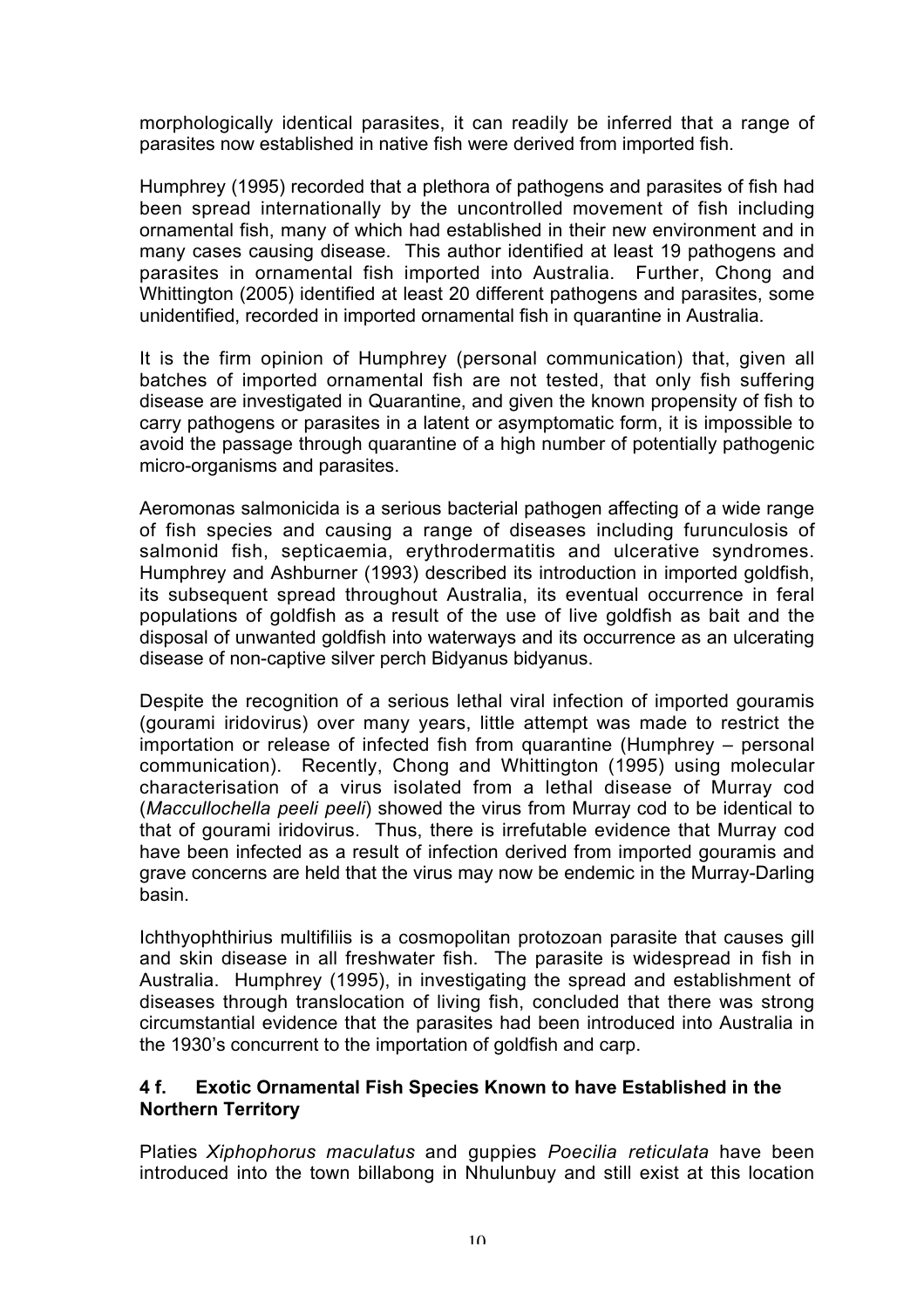(personal observations Wilson 1988). A further species Sword tail *Xiphophorus hellerii* has been reported from that location late 2005 (Pers. Comm. Scott Wheler of Nhulunbuy). Jewel cichlids had established in a small creek near the racecourse in Darwin and subsequently eradicated by a NT Fisheries poisoning program. Guppies have established a small colony in the old railway dam within the Darwin suburb of Stuart Park. The appearance of exotic aquarium species has been a regular occurrence within disturbed habitats in the suburbs of Darwin over the years. Drains in Coconut Grove, Charles Darwin University, and the Botanic Gardens in Gilruth Avenue have all had livebearing toothcarp introductions that have been controlled by Fisheries or joint operations between Fisheries and the Parks and Wildife Service (Rolland Griffin, Dave Wilson 1994). Wilson urged the public to return unwanted pet fish to their place of purchase on local television news. Fisheries granted a dispensation to Sapphire Aquariums on Bagot Road to receive peoples' unwanted fish without any compensation in 1994. Dispensations similar to the 1994 arrangements are currently being considered by Fisheries.

The Gambusia that were removed in the Alice Springs region should not be thought of as ornamental fish but bought to the country in the mid 1930's by the Army and introduced into water ways on the belief that they were a good mosquito control. This species has been implicated in the near extinction of Green and Golden Bell Frog, *Litoria aurea* in NSW.

#### **4 g. Factors Increasing Likelihood of Establishment of Exotic Ornamental Species**

Bomford & Glover 2004 concentrated on factors that can be measured and for which there was supporting evidence. Other factors that can not be measured easily such as local predator numbers and diversity, rate of population increase, environmental tolerance for abiotic conditions, ability to acclimatise to less suitable conditions, dispersal ability, broad diet, ability to live in disturbed habitats, parental care of eggs and young or give birth to live young, the individuals age and health, aggressive behaviour and territoriality, gregariousness, body size, source of animals and the attitude and actions of the public and government are all relevant but deemed too difficult to measure for a quick yet effective assessment tool.

The factors that Glover has concentrated on and that can be measured are:

- 1. Propagule pressure the number of release events;
- 2. Climate Match comparing the temperature and rainfall from the natural range of the fish to the Australian Environment;
- 3. History of establishing elsewhere;
- 4. Overseas geographic range size; and
- 5. Taxonomic group closely related species that have similar habits to the fish under assessment.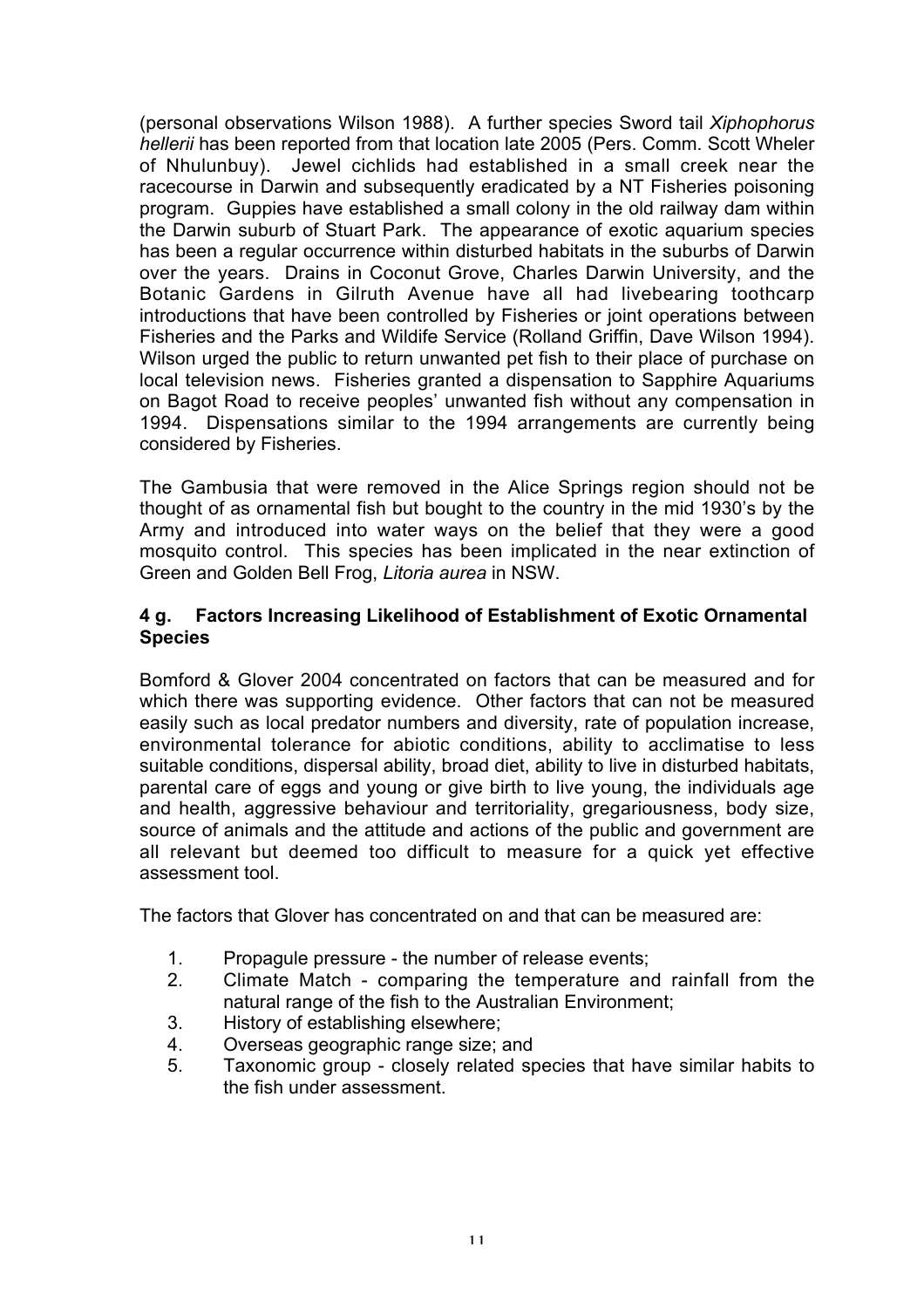#### **4 h. Pathways for Establishment of Exotic ornamental Fish in the Northern Territory**

Every NT introduction of ornamental fish species from the pet trade that authors have information available has been from a pond. The pathways outside the normal aquarium retail outlets for ornamental fish into the Territory are people moving here from interstate, people going on holidays visiting aquarium outlets then bringing their aquatic life back from other capital cities. People with high disposable incomes that work in remote localities regularly go to capital cities during stand down periods, and are free to return with new species for their collections. Mail order outlets from the internet do their utmost to ensure that they do not break the law but put the onus on the receiver to comply with laws in the receiving jurisdiction. Hobbyists can send viable fish eggs through the mail. International transfers of viable fish eggs of certain species are common. Many Australian Rainbowfishes have been sent to hobbyists in other countries as eggs through the mail. The Killifishes associations send eggs that desiccate quite easily through the mail. Border barriers against this type of live material transfer are not effective.

The introduction of fishes from pond to the environment is very simple. Most ornamental ponds are not designed with a secure water release system to keep their residents in during heavy rainfall and all ponds do not retain their occupants during a flood when the pond is inundated. Indoor aquaria on the other hand are very secure containers. There were reports that aquarium fish remained in their aquariums during the Katherine floods of 1999 when houses containing aquaria were completely submerged by floodwater (pers. com. Quentin Alsop).

#### **4 i. NT Legislation Definition of Aquarium**

The NT of Australia, Fisheries Regulations Part 2, Section 3 as in force at 18 May 2005 downloaded from the NT Government web site 12 July 2005 defines **Aquarium** as "a **pond**, tank or other container with a surface area not exceeding 10  $\mathrm{m}^2$  used for keeping live fish or aquatic life, and used otherwise than for the purposes of aquaculture."

#### **Likelihood of Escape of Exotic Ornamental Fish from Ponds is much higher than aquatic life kept in indoor aquaria with secure fitting lids.**

When people place aquarium fish in a pond they place them at risk of being put into the local waterway during the next wet season. If aquaria and ponds were separated in the legislation then the types of aquatic life that can be kept in an aquarium could be separated from the types of aquatic life that could be put in a pond.

#### **4 j. Quarantine and Risks of Disease Incursion: Aquaria Versus Ponds**

Quarantine in its broadest sense is the physical containment of living organisms such that they will not present a threat to living organisms in the surrounding environment. In a comprehensive review of quarantine policies and practices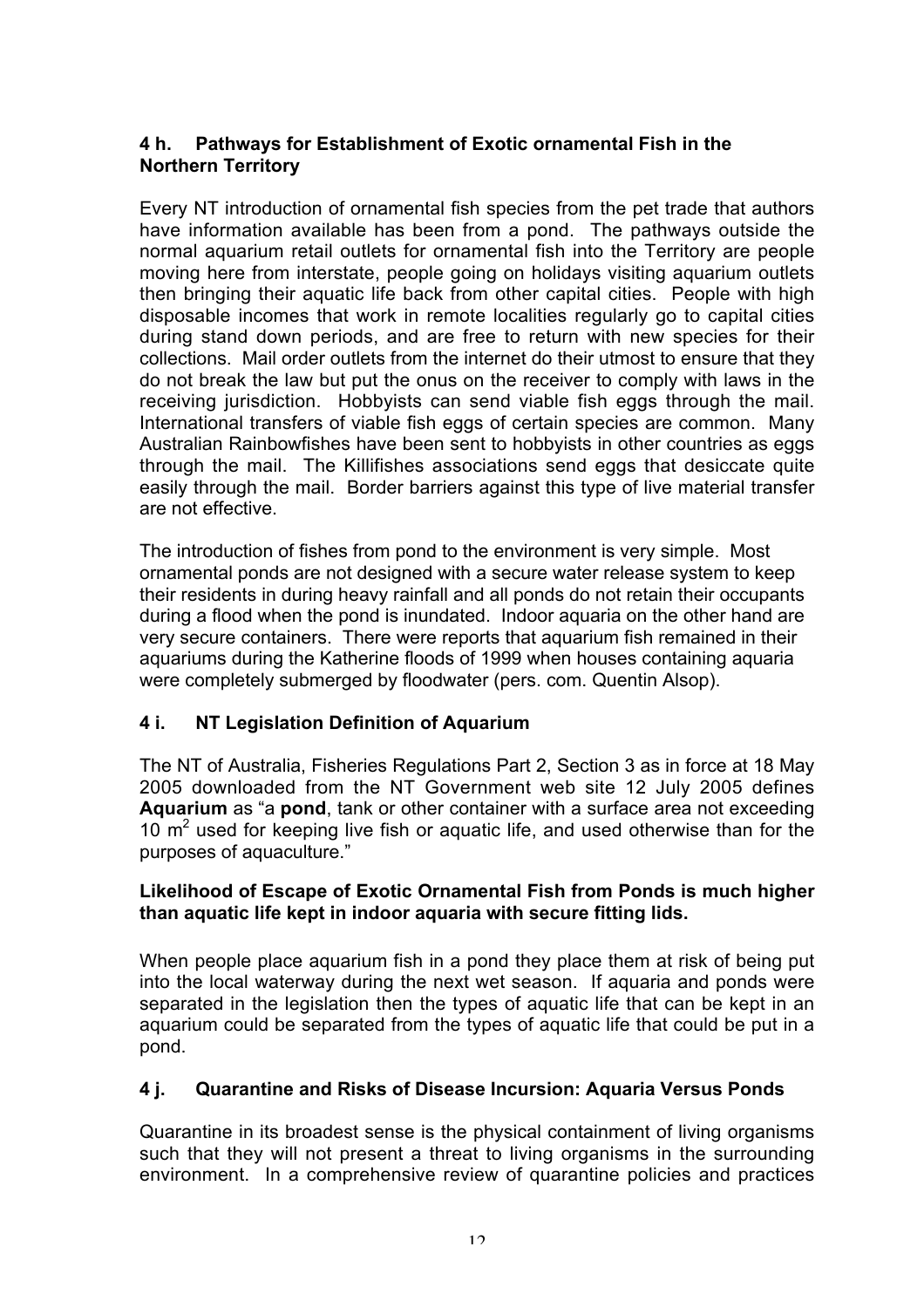relating to living aquatic animals including ornamental fish, Humphrey (1995) concluded that the placement of imported ornamental fish in aquaria provided a high measure of quarantine security, compared with placement in ponds or locations which had immediate access to natural water bodies and that the holding of imported ornamental fish in aquaria presented a lower threat of disease incursion compared with fish held in non-aquarium situations.

## **4 k. Current Federal Legislation**

Environmental Risk Assessment for Introduced Exotic Ornamental Fish has been changed regularly over the years and the responsibility now resides with Department of Environment and Heritage (DEH) and Biosecurity Australia (BA), Department Agriculture Fisheries and Forestry (DAFF) where the mechanics for change are the Environment Protection Biodiversity Conservation Act 1999 (EPBC Act) and the Quarantine Act 1908. These departments have environmental and disease risk assessment processes that are slow and cumbersome.

## **4 l. The EPBC Act and current assessment system**

The EPBC Act has finish times built into it and is useable but Biosecurity Australia have no guarantees and put ornamental fish on a low priority rating that makes them likely to remain on the bottom of the list un-assessed. This BA process that does not have finish or result times is likely to be a contributing factor in the unrest among aquarium fish keepers that result in unlawful behaviour when they see there is no legal pathway to access the latest discovered species.

A contemporary model to evaluate the risk to the environment following the introducing exotic ornamental species is now available (Bomford and Glover 2004). This risk assessment model determines the likelihood of the species in question to establish in its new environment. The Bomford assessment score system concentrates on the risk of establishment in natural Australian Waters.

#### **4 m. Current NT Legislation**

Currently it is illegal to release fish including ornamental species into natural waterways, however, fish can be released with impunity into outdoor ponds as these are classified as "Aquaria" under existing legislation.

#### **4 n. Proposed Education for Exotic Ornamental Fish Species**

A public education system could be put in place to advise and inform the public that there are two classes of ornamental fish; Aquarium and Pond fish. Make the education system about the difference between pond suitable fish and an aquarium suitable fish. Make the education system concentrate on the risks that ornamentals pose to the environment and the aquaculture industry in relation to environmental damage, disease, and translocation issues. The public education system could give reasons and directions for people to dispose of unwanted water and fish correctly. This will educate and put the onus on the fish keeper to be responsible. Currently there are posters and campaigns in other jurisdictions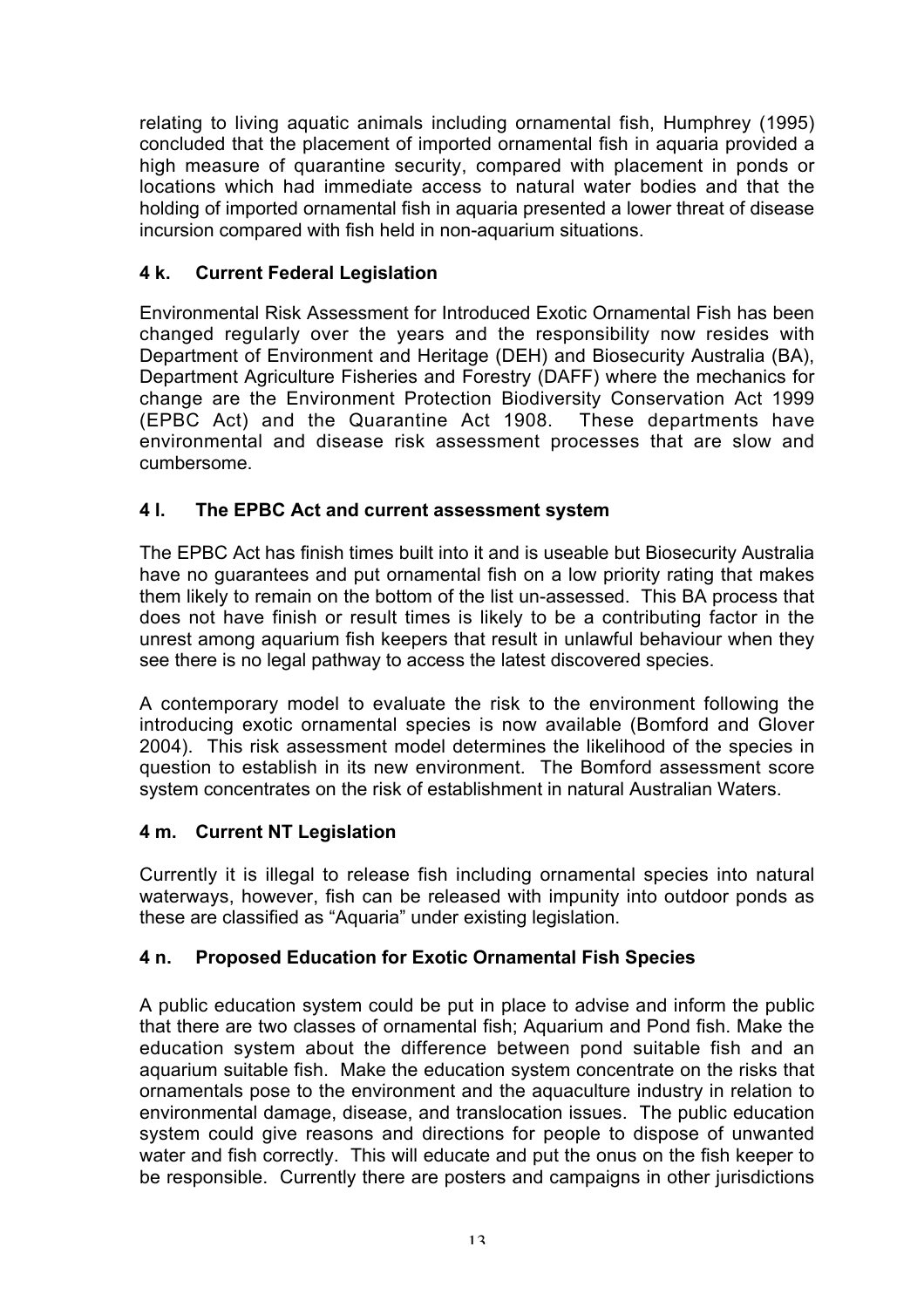but not much in the NT in the way of education material that is attractive to aquarists. A good public education campaign with interest to hobbyists will not make it reliant on the average person to read the Fisheries Act and Fisheries Regulations. It is the belief of the authors that Aquarium Traders would support and promote such a program.

#### **4 o. Unwanted Fish**

The system at present will not allow anybody to return unwanted fish to the point of sale. Aquarium fish keepers need an easy place to dispose of unwanted fish. Even though unwanted fish cannot be bought back from the owner by the licensed Aquarium outlet, the fish owners do need a place to dispose of the unwanted fish. It is the belief of the Authors that people with unwanted fish they can't give away will release them to a natural water body instead of the unbearable thought of actually killing their pets.

## **4 p. Consequence of Banning Ornamental Fish Species**

If banning most species is attempted, less fish will come in through the licensed and regulated channels, instead the trade in fish will move away from licensed operators where disease issues can be monitored to unlicensed operators with no regard for the rules. The reptile trade when banned from the mid 1970's went to organised crime and no control over disease was possible. If Fisheries prohibits a large number of ornamental species for ease of administration the trade will be pushed underground thus causing many more opportunities for disease and feral introductions. Queensland regulators once moved to cancel many species of fishes from the ornamental list. The Cichlid clubs warned that any species that were in their possession that were removed from the allowable list would end up released in natural waterways. Environmental Terrorists or fish keepers so frustrated by the system that they were prepared to make these threats? Their cichlids are very valuable and safe while in an aquarium. It is hard for people to contemplate not having the fish they want when they are kept safe in an aquarium. They believe it is unfair to treat the whole population the same as the lowest level of moron.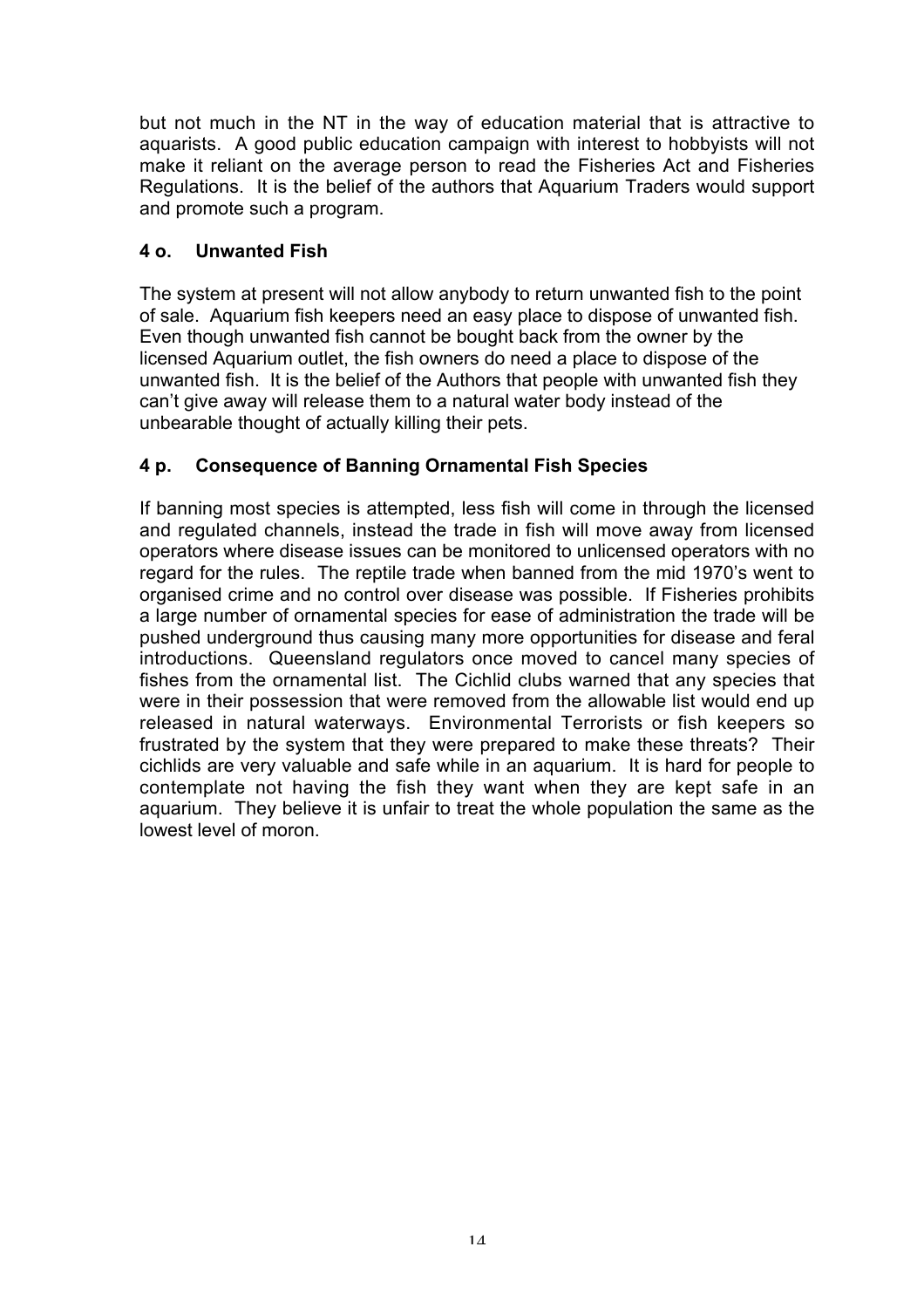# **5. Conclusions**

The ornamental aquarium fish trade will not go away. If administrators deem that banning federally approved fish species is the best way to safeguard the environment, it is likely to get an ugly reaction from community as happened in Queensland in the 1990's when the Government of the day tried to licence all hobbyists and reduce the numbers of species available. Threats were made to Government that all the banned species would be placed in natural waterways and all hobbyists threatened to apply for Aquaculture licences that would have clogged the administrative sections of offices at a state and local government level.

The Territory enjoys a privileged position with respect to its relatively unspoilt aquatic environment, in particular, freedom from many noxious ornamental fish species that have cause major ecological disruption and which have resulted in the incursion of serious diseases in other areas of Australia and elsewhere (Burns Letter 23 June 2003).

A large section of the Northern Territory community depends on this unspoilt healthy aquatic environment for social, economic and scientific purposes.

It is of the utmost importance that the aquatic environment of the Territory be protected from the establishment of noxious ornamental fish species.

The Territory is in a good position to introduce simple changes to legislation and to implement a public education program to help control noxious fish releases whilst at the same time offering unrestricted access to non-noxious species.

Prohibiting the keeping of fish that are freely available elsewhere in Australia will not stop them coming into the NT. Banning the trade drives it underground where it is impossible to regulate or police.

The definition of a "pond" as an aquarium is inconsistent with sound quarantine practice with respect to prevention of establishment of noxious exotic ornamental species and/or incursions of disease.

A contemporary environmental risk assessment model exists for evaluating the risks posed by exotic ornamental fish should they gain access to natural waters. If the definition of aquarium can be split away from the definition of a pond then the ornamental species that can be used in each situation can be split into those that can only be maintained in an aquarium (i.e. secure environment) and those which may be kept in a pond (i.e. non-secure environment).

A public education program for aquarium species could be introduced and could be funded by various Enviro funds, National Heritage Trust or even the Rural Industried Research Development Corporation. Most things that are wanted by a majority of the community are regulated by education programs (eg. motor vehicle use, drinking alcohol, firearms use). If more ornamental fish species are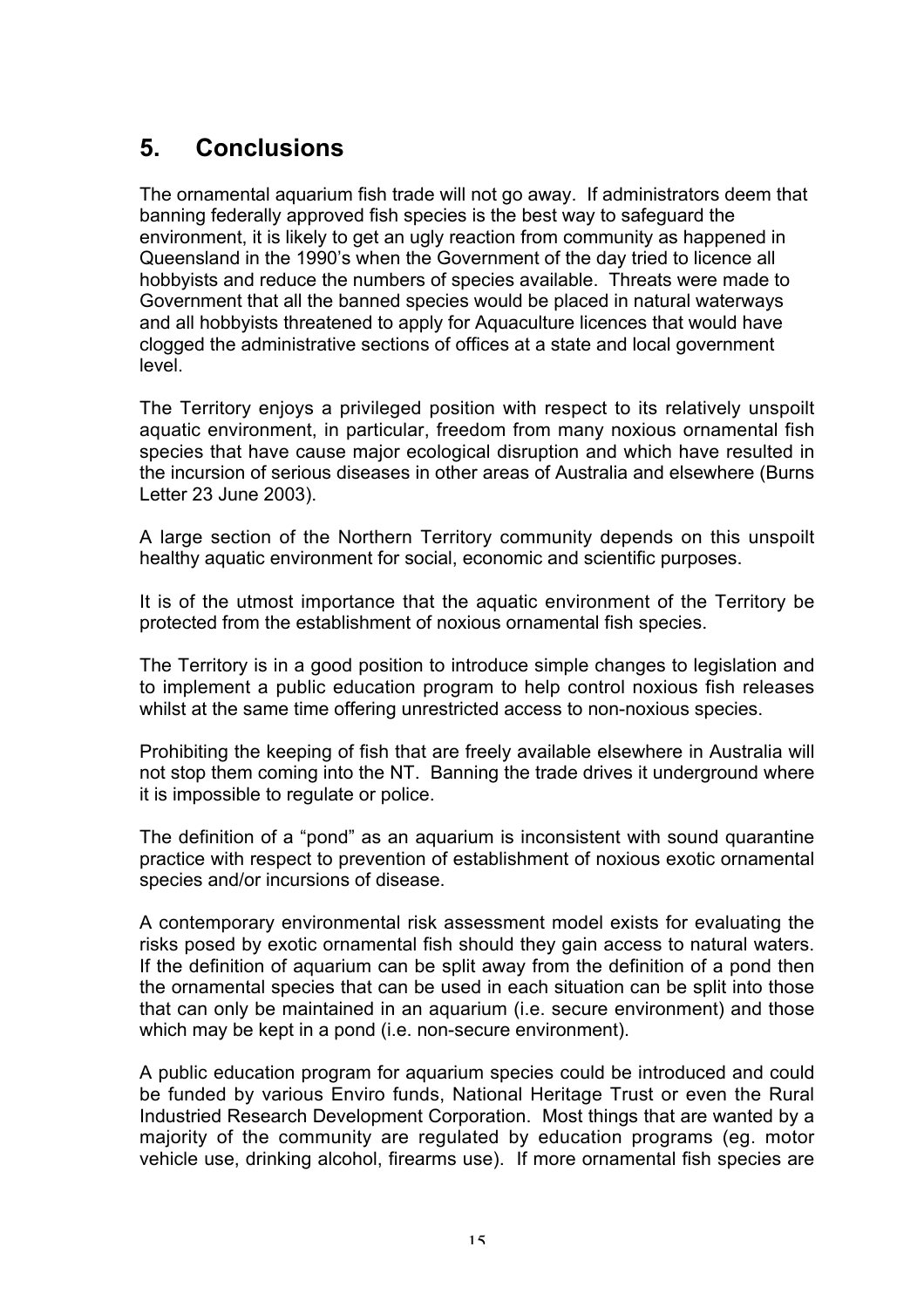banned it is likely that a community awareness campaign of a different nature could be started. Something like "I keep fish and I vote".

Politicians that are our law makers should look at the figures in the general population as they relate to fish. The PIAA has researched the community's habits and concluded that 64% of Australians have pets, 30% of all pets are fish. After dogs and cats fish are the most popular pet.

The public education program could be run through ornamental fish outlets and cover things such as disease management in ornamental fish, water management from diseased fish, quarantine of new fish, disposal of unwanted fish, pond security, pond management in flood prone areas.

The way things are at the moment there will eventually be more feral fish species each year.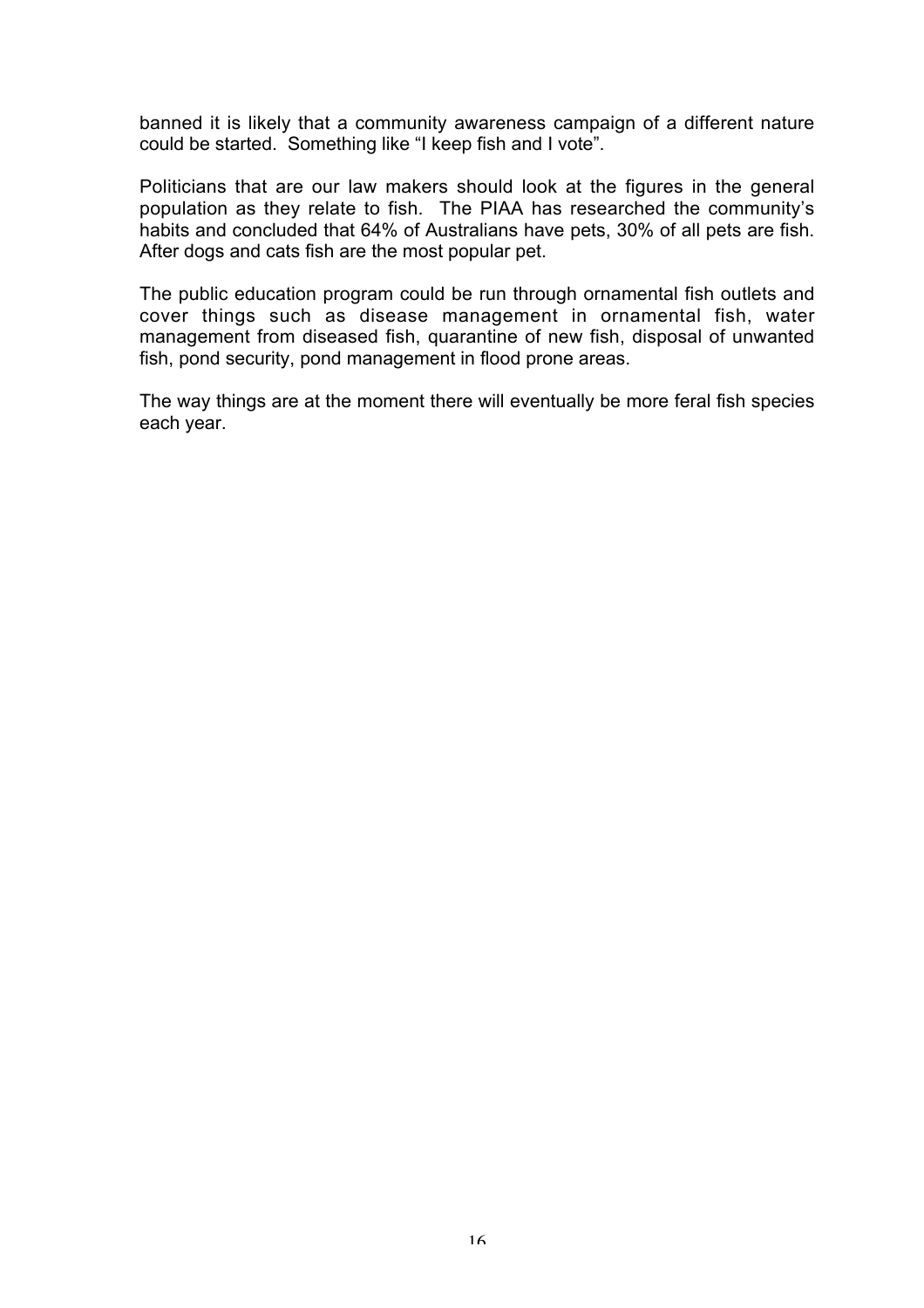#### **Recommendations**

- That the definition of aquarium and pond relating to ornamental fish in the legislation be split apart to two different definitions. Ponds and aquaria.
- All the species that are allowable imports as per section 303EB of the EPBC Act should be run through a risk assessment system (such as Mary Bomford's system). This will give two groups of fish, those that pass below a predetermined acceptable theoretical risk level, and those that pass above it. At this point, historical use and species history within the NT would need to be considered with a view to granting pond status to some species even if they have passed above the acceptable risk level. An example of this would be gold fish as they have been in the NT since the beginning and have never posed a problem as it is too hot here in the top end and there is not enough water around the town of Alice Springs.
- That all native endemic species and exotic species that pass a risk assessment below the predetermined risk level, be allowable as pond or aquarium fish.
- That all the fishes on 303EB EPBC Act that pass above the acceptable risk level and natives not endemic to the NT be allowed to be used as aquarium fish only.
- That a public education program be initiated covering knowledge about owners' responsibilities for the correct handling of ornamentals, their water, diseases, translocation and their disposal.
- That the ornamental fish species be divided into aquaria and pond suitable species within the legislation.
- That the general population is encouraged to return unwanted fish to a lisenced retail outlet for proper disposal.